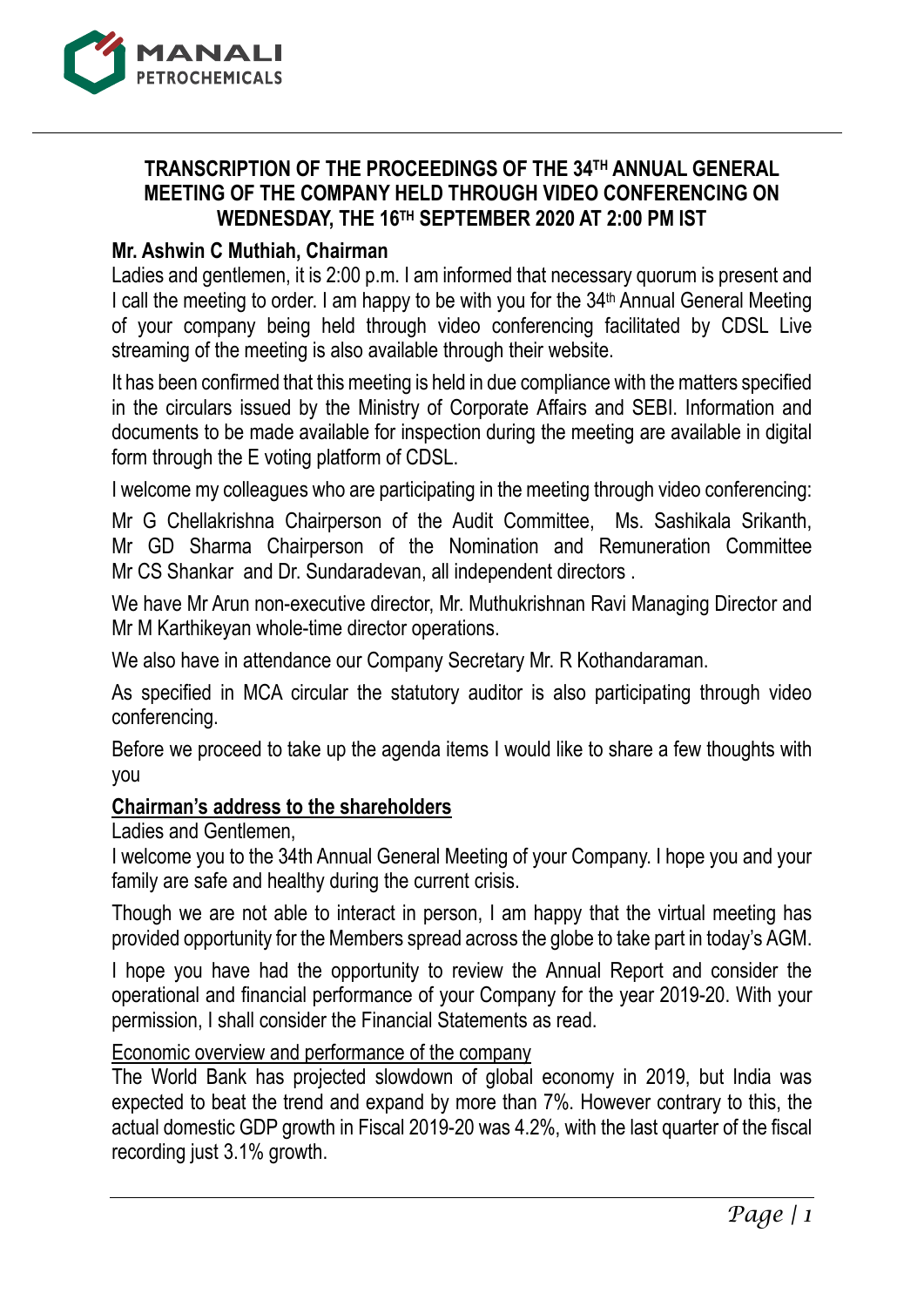

The year under review witnessed a significant fall in the manufacturing and services activities, the trend for which was set in the last month of the preceding year itself. The situation improved from November 2019 and January 2020 recorded an 8-year high manufacturing PMI and 90 months' employment growth, signalling a better future. However, these were short lived as in the following months the pandemic overturned all such expectations.

The performance of the Company was more or less in line with the domestic economic situation. The first half of the year witnessed downturn in sales and profitability, but from the third quarter improvements were seen, which continued till the imposition of lockdown towards the end of the year.

The reduction in sales during the year under review was not significant, but the product margins were impacted due to unabated imports despite steep fall in domestic demand. Since demand decline was across the globe, multinationals who could not find a home for their products in traditional markets, dumped the surplus in the Indian markets, affecting the prices.

During the year, the turnover of the subsidiary, Notedome Limited UK was lower than the preceding year's but the profits improved marginally compared to their FY 2018-19.

## Impact of the pandemic

The COVID-19 was described as a Health Emergency by the World Health Organization, (WHO) in end-January 2020, which was later declared as a global pandemic, in early March 2020. By this time most of the countries has been affected and various measures of lockdowns and restrictions were imposed. Businesses have been affected world-over and livelihood of many were impacted.

In India, as per the Finance Ministry's Monthly Economic Review for August 2020, the economic activities deteriorated sharply which resulted in a record decline of 38.1% in industrial production during April-June 2020. GDP decline at 23.9% was the most for any major economy across the world. Such a steep fall has been attributed to the stringent lockdown enforced across the country, helping to contain the virus induced fatality to 1.78%.

On account of the lockdown imposed by the Central and State Governments, MPL's Plant operations had to be totally shutdown in the last week of March 2020, which recommenced in phases from the first week of April 2020.

Initially only Propylene Glycol production could commence, being an input for essential industries such as pharmaceutical and food. However, it took more than 50 days to restart manufacturing of all the major products.

While supplies of Propylene Glycol continued, sales of Polyols, the major contributor to the top and bottom-line of the Company could commence only towards the end of the first quarter. With most of the end use industries for Polyol and related products remaining closed or operating at very low levels, the off-take was extremely low.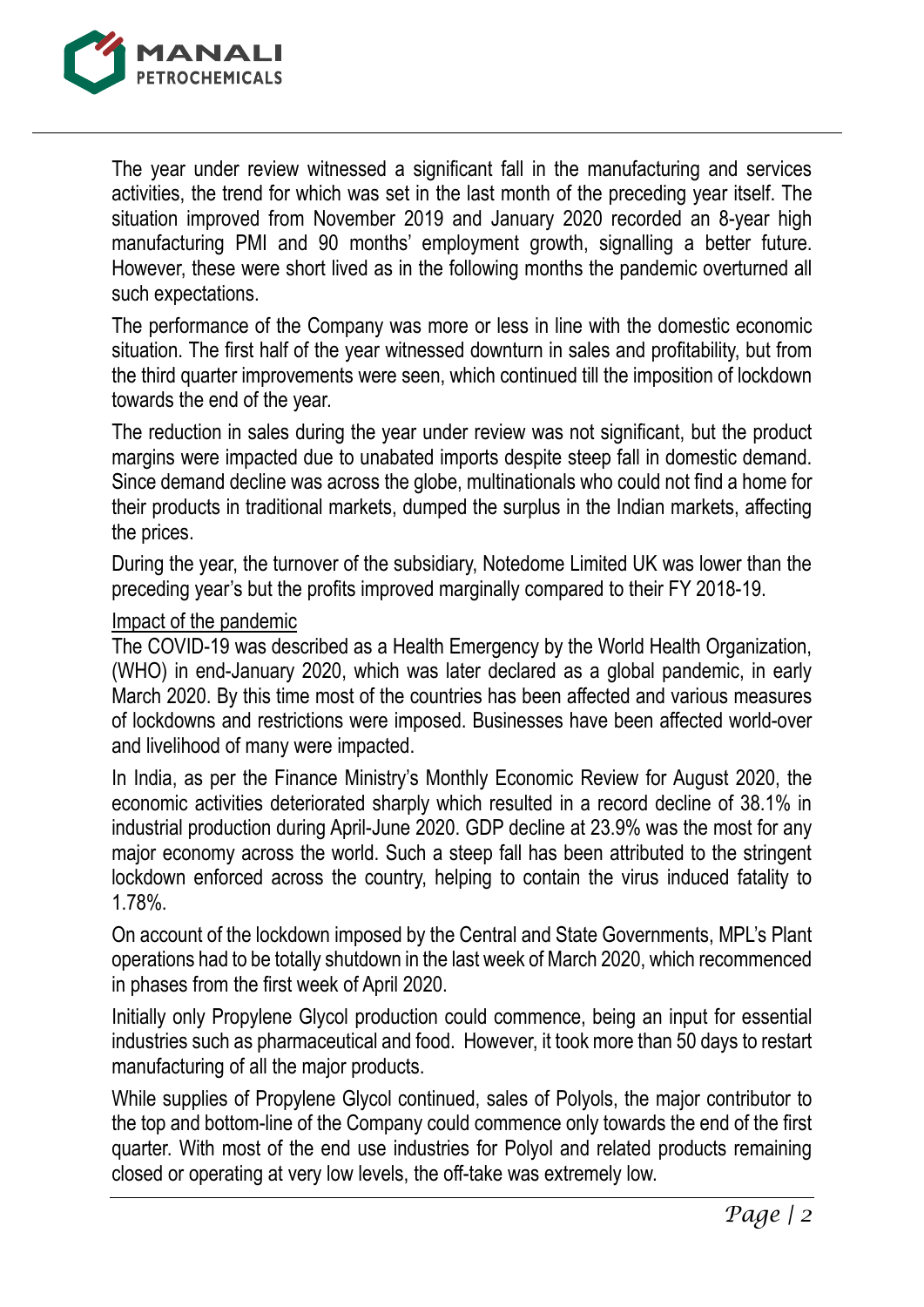

For the first time in 16 years, your Company recorded a quarterly loss, which gives an idea of the impact of the pandemic on the operations.

## Economic outlook

The Organization for Economic Co-operation and Development (OECD) has projected a global growth of negative 6%, which could further weaken to 7.6% in case there is a second wave of the rapid contagion eruption later in 2020. It has also been reported that the global recession in 2020 could be deepest in eight decades, almost three times as steep as that of 2009. This is despite the unprecedented policy support by governments across the globe.

For India, the OECD has stated that the GDP in FY 2020-21 could contract by 3.7% if there would be no second wave, but could worsen to 7.3%, if there indeed were to be a second wave. The next year, FY 2021-22, is expected to see a growth of 5.4%.

However, the Reserve Bank of India, based on various statistical data has, in its Annual Report for 2019-20 observed that the upticks witnessed in May and June 2020 after easing of the lockdowns appear to have lost momentum in July and August. So sustainability of the improvement is not certain and there could be further changes in the scenario as we go along.

## Prospects and future plans

Your Company remains a major player in the Indian PU market. Though at present the imports are a bit subdued, in normal market conditions it continues to face aggressive and continuous dumping of both Polyols and Propylene Glycol by multi nationals from their low-cost production centres.

The Finance Ministry in the Monthly Economic Review for August 2020 has stated that as a result of the recent developments, businesses have turned risk averse and therefore investments will be slow. The Report has also observed that while prices of nondiscretionary items have gone-up, many discretionary items have seen very little or no transactions. Private consumption has fallen by over 22% and unless the earnings and sentiments improve, it may take a longer time for most of the sectors to return to normalcy.

For MPL, demand for pharma/food grade PG has not been affected, but revival of sales of polyol and other products to full scale could take more time, as the end use industries are yet to reach normal production levels. The situation is being watched closely and the required actions taken based on exigencies to protect the interest of all the stakeholders.

Our unstinted efforts to continuously enhance our customer centric approach towards product customization and to upgrade safety and environmental standards for the betterment of the community at large, would continue.

## Dividend

The Board has recommended to maintain the dividend of seventy-five paise per share of Rs. 5/- each for the year 2019-20.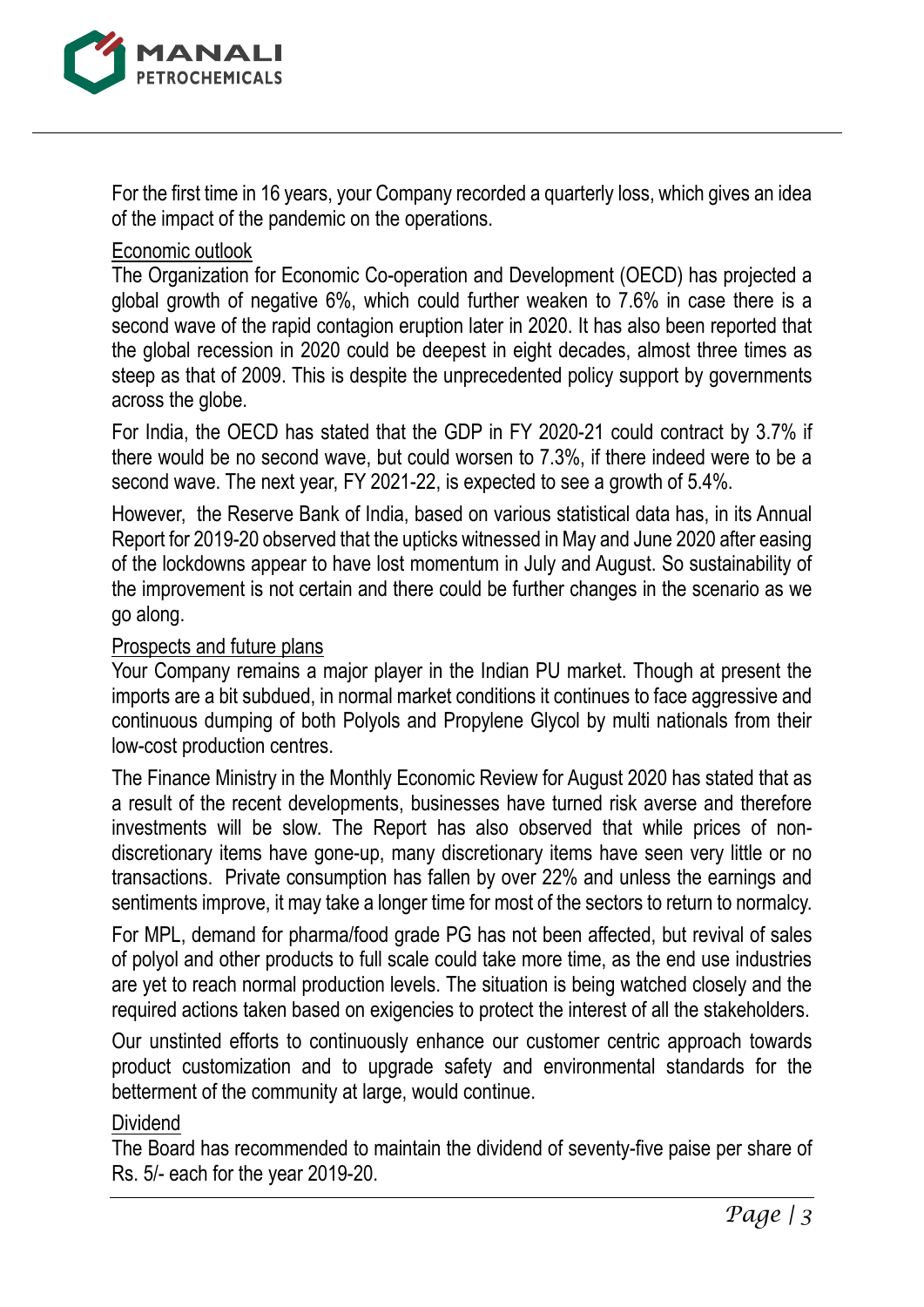

### CSR Activities

Your Company believes that in any society inclusive growth of all its segments is of paramount importance. The Company has undertaken various projects for provision of safe drinking water and sanitation facilities for the needy. So far, a total of Rs. 4.50 crore has been spent for these proposals, including Rs. 1.78 crore in 2019-20. Plans are also afoot to provide primary health care to the downtrodden.

### Acknowledgement

I wish to place on record my sincere thanks to our vendors, esteemed customers, banks, the Tamilnadu Government and the Government of India for their continued support over the years. I warmly acknowledge the commitment and dedication of the employees of your Company in achieving the Company's goals. I would like to express my deep appreciation to you, the Shareholders, for your support to us at all times. I extend my unreserved appreciation for the guidance and support of my colleagues on the Board. Finally, on behalf of the Board, I wish to reaffirm our commitment for creating shared value with all our stakeholders.

Thank you, Ladies and Gentlemen

Now we may take up the items as per the Agenda.

The Notice of the Meeting has already been circulated and with your consent, we will take this as read.

The resolutions given in the notice have already been put to vote through remote e-voting. So, there will be no proposing or seconding of the resolutions.

There are no adverse observations or remarks in the Report of the Auditors. So, there is no need to read the Audit Report.

Before we proceed further, I would like to bring to your attention certain information regarding the proceedings.

As you would be aware, facility for remote e-voting on the resolutions was made available between 13th and 15th September 2020. Arrangements have also been made for e-voting during the meeting. The voting is open now and will close five minutes after the conclusion of the meeting. Members who have not exercised their votes through remote e-voting and attending the meeting now may cast their votes through e-voting link available on your screen.

Now we will go ahead with the Q&A Session:

Those shareholders who have registered to speak at the meeting will be invited by the Moderator one by one. If so, desired they can enable their video while they speak. Kindly note the maximum time available for each speaker would be about 3 minutes.

So, I request members to be as brief as possible, please do not repeat questions if they are similar to the one raised by any other person and speak only on items pertaining to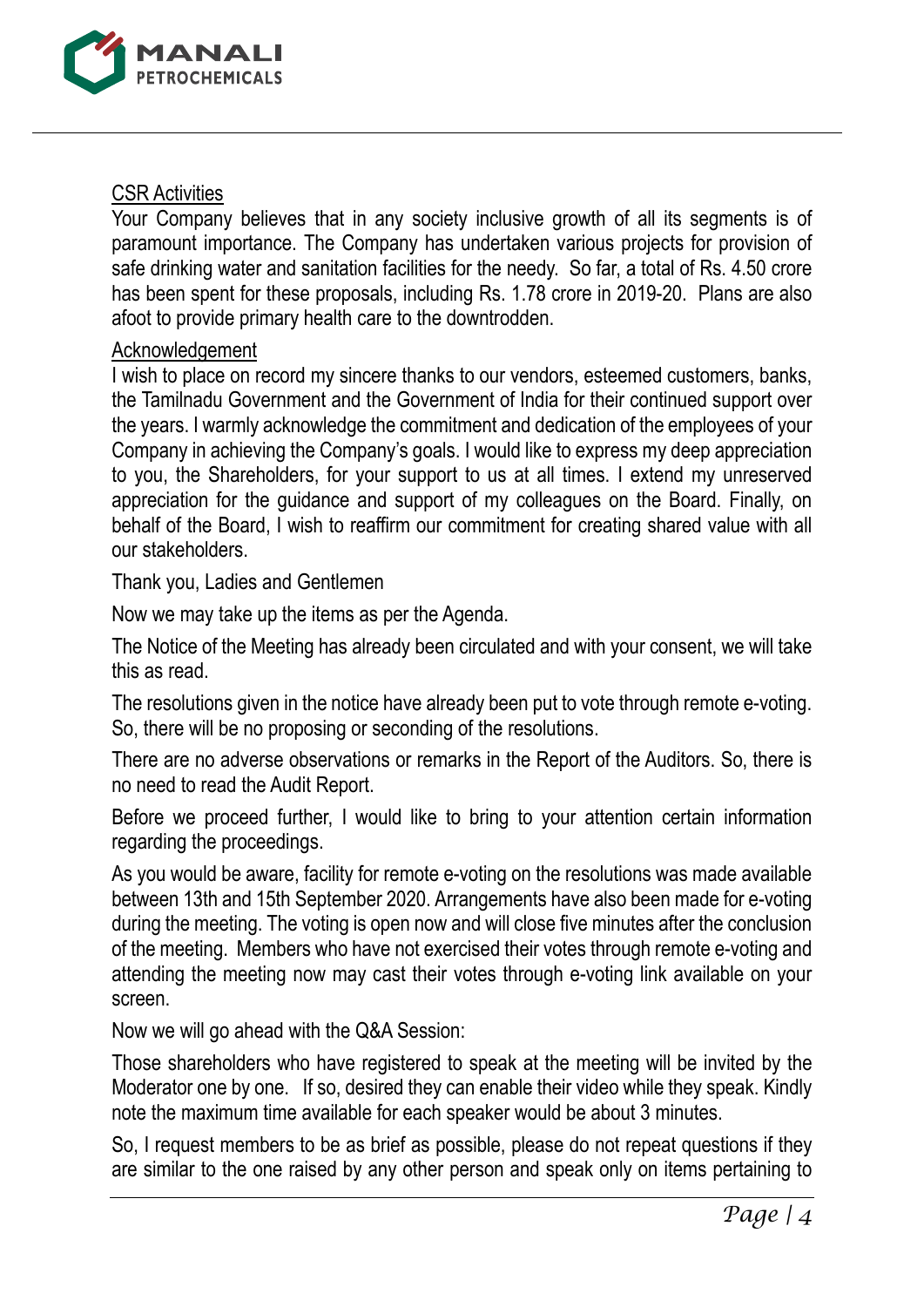

the Agenda of the Meeting. I will collate all the questions and myself and my colleagues on the Board, the working directors will try our level best to respond to the same at the end of the question session.

Now I request the Moderator to invite the speakers one by one. I also request him to prompt the speakers if they stretch beyond the permitted time.

## **Moderator**

Thank you, sir.

First registered speaker is Mr Bharath Raj - Mr. Bharat Raj you can speak

### **Mr Bharat Raj**

Very good afternoon Mr. Chairman

First of all I thank the entire management to see you happy safe and health I thank the management for giving a good dividend even during this Pandemic. We are the no. 1 in chemicals Polyurethane Thank you Very much

### **Moderator**

Your audio is slightly disturbed. Please speak louder.

#### **Mr. Bharat Raj**

Now I am I audible sir

#### **Moderator**

Yes sir please proceed

## **Mr. Bharat Raj**

Thank you sir, sir please instruct our company secretary to visit our plant I I want to visit our plant. That is my wish. Calling from Hyderabad. Please take care sir. That is Sir all the best Sir. Thank you

#### **Moderator**

Thank you Mr. Bharat Raj

Our next speaker is Mr Amit, Mr Amit Doshi you can speak now

## **Mr. Amit Doshi**

Thank you. So I have quite a few questions. I will try to restrict in the three limits as specified by the Chairman Sir

The first subject wanted to understand the Notedome operations. Basically, if you look at the q4 of last year fy20, you know, we had a very heavy sales of about 55 crore and our profitability operating profit was almost nil or zero and now in Q1 fy21 we hardly have a sales of about 20 crore and the profitability is operating profit I understand is approximately 5 crore. So not able to understand, you know it been now two years plus since we acquired Notedome but the consistency on the top line from then on the bottom line front we are unable to understand. So, if you can guide on that that would be useful to us.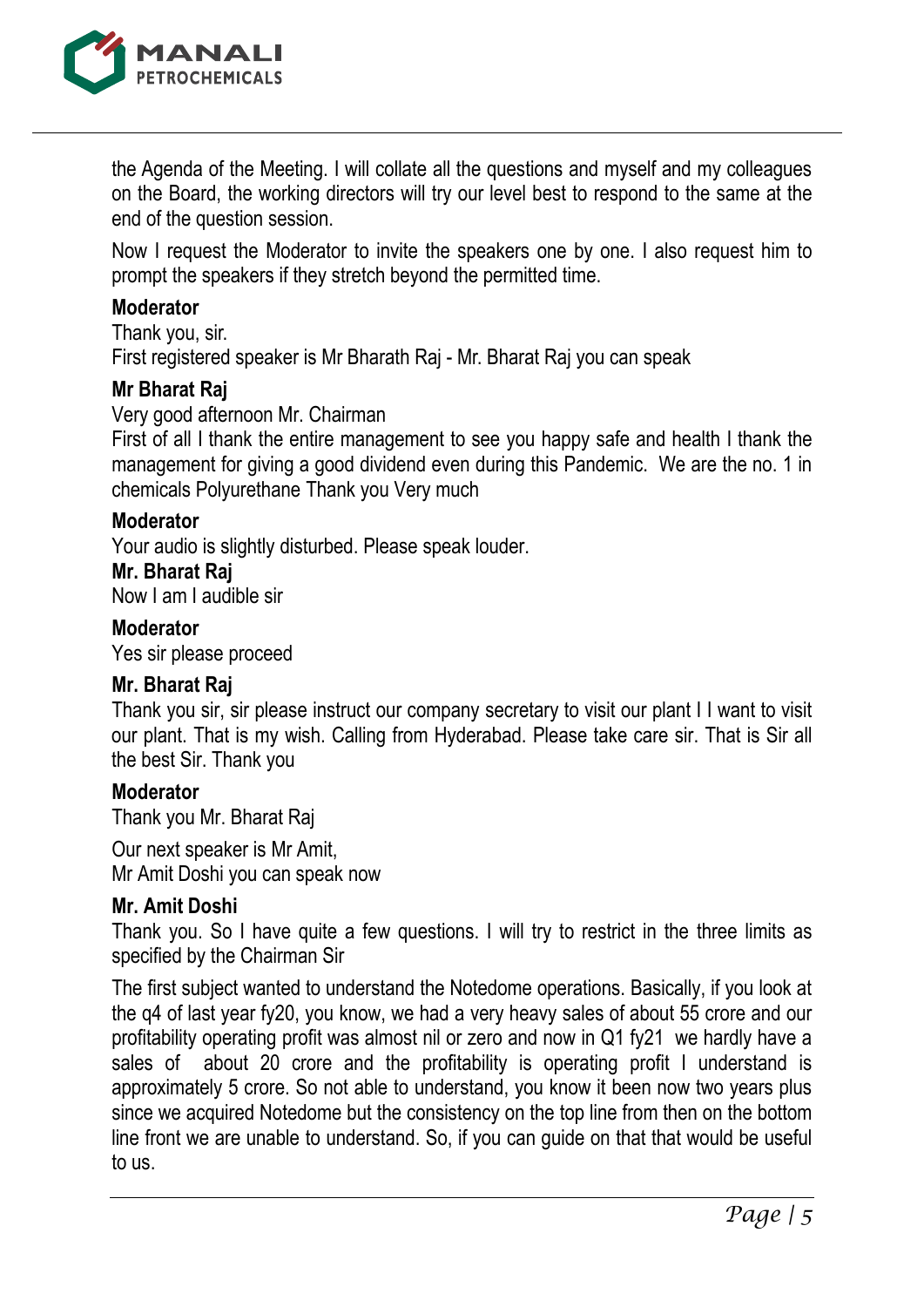

Then I will tell all the questions first, right? Ok so second.

There were some plans to introduce Notedome products in India so I believe that some of them has been introduced this year, which is the line mention in the annual report to can you just tell us to know what kind of I mean what is the current contribution of those products that has been introduced and what could be our projection, you know how we are planning to scale that up so that the second question 3rd question

Sir I understand that there has been global dumping and you know, this import has always been a challenging for us in terms of pricing and which allows us I mean which restricts our margin per se but what I understand is that in the month of May or June there is been a anti-dumping duty on slab stock polyol which is being imported from Singapore. So can you give us an idea as to what kind of impact that is likely to give it on us especially considering that, you know, we always said that you know, I am in in the opening remarks of Chairman Sir are also was that imports are continue to remain in a challenge for us to with this anti-dumping duty in I believe it should get some sort of a relief if you are likely to and and if yes, then what is the advantage what kind of impact that we can see something similar I believe that is being talks going off around implementing ADD on this polyols only in the Middle East for good or goods being imported from the Middle East so can you throw some light is those polyols are also the one which we manufacture or are they something else? So one this point on anti-dumping duty is very critical because I think I believe that we being the only domestic producers should get significant advantage in this Atmanirbar Bharat which the government is. You know kind of focusing especially and that this one by one anti-dumping duty coming out. How are these going to impact or improve our margin so that one that's III and

IV is you mentioned that propylene glycol is one of the product where sales is less impacted and we are also able to generate a decent realisations and margin in that product. Can you tell us what is our current capacity and what is our plan to increase the PG sales in overall sales because currently I believe is around 30% approximately of our sales? So basically the company's plan on the propylene glycol side and currently we understand that this PG prices have been rising since last three to four months. I believe so, can you give some sort of reasoning as to what it has been because in 2018 something similar had happened where you know some global Production was shut down or something of that sort and we had been able to generate huge margin in that particular two quarters. I believe so, can you give some sort of Ideas to what is the current situation on the PG prices? And again, how it will of course going to impact our profitability [or our margins and one more question is about since last two years after you've been hunting for some inorganic opportunity.

# **Moderator**

Mr. Amit, Sir, please restrict your questions to next one minute, there are some other speakers also in the pipeline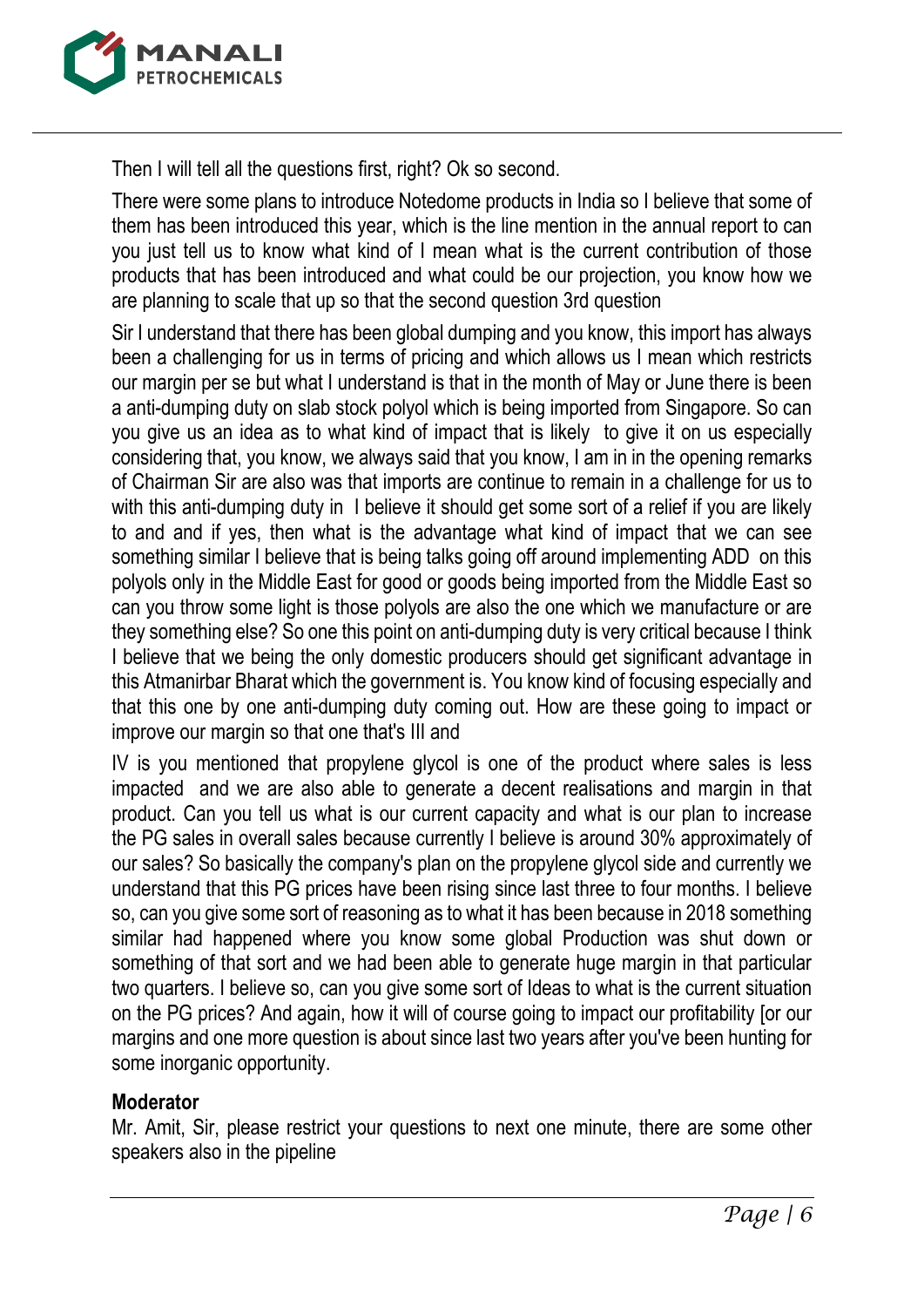

# **Mr. Amit Doshi**

Sure sure, just give me one more minute, I think I should be through.

On the inorganic opportunity. If you can share your thoughts as to what are the plans on the company and if not on that side then what is the plan to utilise the cash that we have on our books and last two or more of a book keeping question.

So one on the 26 crore capital WIP which is there on the books. Is it a routine maintenance capex or if there is something else and I understand that there is some LNG supplies for plant 1 has started and plant 2 will start from Q4 of the financial year FY 21 so can you explain as to what could be the cost savings for the company that will be all from my side.

Thank you and I'll wait for the response

## **Moderator**

Thank you.

The next speaker is Mr Santosh Kumar Saraf. Mr. Santosh Kumar you can speak

## **Mr. Santosh Kumar Saraf**

Yes, one minute Sir, just a minute

Respected Chairman board members and my fellow brothers and sister shareholders. I am Santosh Kumar Saraf from Kolkata. this is very good video conference meeting so I can be attend from the Kolkata otherwise is not possible for me sir and I hope we will continue next year video conference meeting .it is less expensive and good for all.

Thanks to board of directors and management team for announcing dividend of 0.75 rupee per share.

Sir, what is the COVID impact of our company income Sir? What is the is step taken by management to minimize impact of the business activity and business income sir. What steps are taken for cost cutting in COVID-19 pandemic uncertainty especially in petroleum product company sir? Sir Board of Directors could restrict cur their remuneration Commission sitting fees by 30% covid-19 this year period sir so can we survive sir and business could be saved. Can we also think about to cut 30% remuneration in the case of Managerial staff Sir. What is your capex plan in future sir Regarding vision of honourable prime minister vision of making India self reliant there is any extra care taken by company Sir?

Sir, total female employee is only 1.82 % out of total 275 as on 31st March 2020. It is very less sir, Let me know the view of the empower more females to become self dependent in persons also similar to you. Now labour minister also allow female to work in the factory also in all shifts sir.

Sir I am surprised that you have 2 disabled employees. It is negligible total strength is 275. They are winning medals in Paralympics games for India. Many other companies giving good job for the country. Can you tell me your view on giving the opportunity to them in the form of them in your business?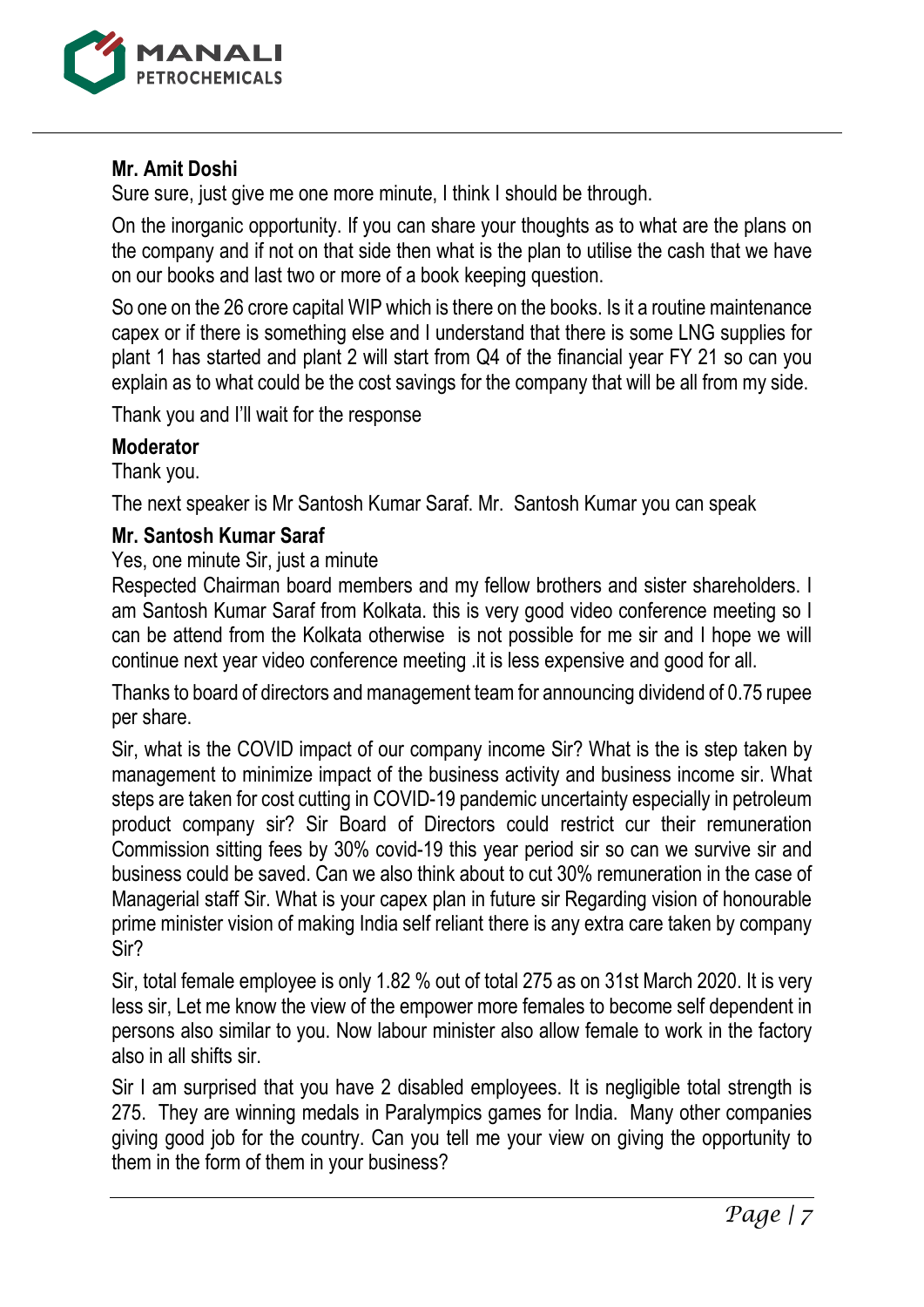

Kindly tell me the aggregate number of male, female principal persons in the total strength we are appointed as at 31st March 2010 Sir. What is our Employee equalization, sir?Sir in Page 61 shown many disputed pending from the 2000- 2012. I want to know your intention to settle this with state government/central government under the Vivad Ke Viswas, Sub Ke Viswas Scheme Sir Many companies say their expert did not say the chart pending for many years sir. I want to know how much amount paid to legal experts Sir. Have paid any amount to PMCARES or any electoral bonds to any Party Sir?

How many shareholder attended through the Video Conference meeting Sir? Sir last year physical meeting was held, how much was the expenses including postage and printing of annual report travelling expense to directors, notice related expenses and what is expense related to video conference meeting Sir?

I wish the Company's Board of Directors, employees and related persons a great success and prosperity and good health Sir

I wish the Board of the Company, employees and related persons a great success and prosperity and good health Sir

मैं हिंदी के मुकम्मल आप सभी के स्वास्थ्य की कामना करता हैं। मैं भगवान से प्रार्थना करता हूँ कि आप सब स्वास्थ्य रहें, आपके जितने भी स्टॉफ हैं स्वास्थ्य रहें जितने भी कर्मचारी हैं .<br>स्वास्थ्य रहें, जितने भी आपके लिमिटेड की आदमी हैं सबके अच्छे स्वास्थ्य की कामना करता हँ भगवान से कि कोविड डिसीज़ से जल्द ही निकल जाएंगे और अगले साल आप से मिलेंगे। सर मुत्तैया सर एक रिक्वेस्ट है आप से कि फिजिकल मीटिंग सब चाहते हैं सर इसमें विजिवल मीटिंग में आपका चेहरा देख सकते हैं। मैं चाहूँगा कि when you organize physical meeting next time kindly arrange 15 minutes video conference also sir

# [Translation:

I would like to wish you in Hindi that you may have a good health. I pray almighty that let all of you be healthy. Let all your staff be healthy. Let all your employees be healthy. I pray god that all your limited people be healthy. COVID decease may be vanished soon. We will meet in the next year. Muthiah Sir I have one request that everybody want physical meeting in that a visual meeting be organised. In that we can see each other. When you organize physical meeting next time kindly arrange 15 minutes video conference also sir.]

# **Moderator**

Sir your time is over

# **Mr. Saraf**

Just a minute it is over

Sir I attended so many meetings in Bangalore Meeting with physical meeting. Every year I travel to Bangalore to attend meetings. Because there is step by step problem. Infosys held their meeting in Christ University. They also had video conference meeting with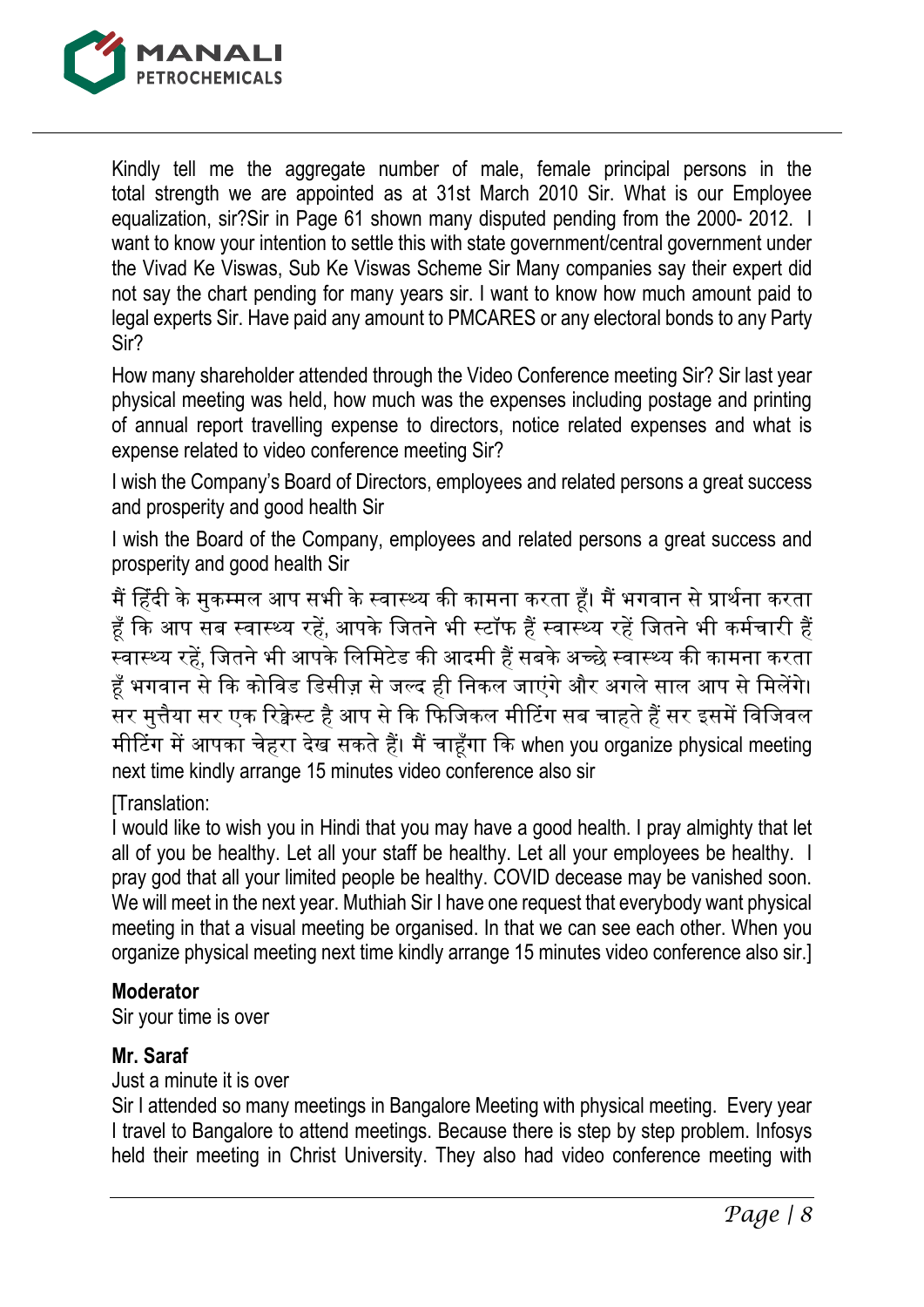

physical meeting. All Bombay people know very well Sir. So you can also do Sir. This is what I said no hard and fast rule, you can organize video meeting

Thank you Sir, I hope wish you again the all health and stay safe. Jay Hind Jay Bharat Jay Sahab Ab sub ko mera namaskar. Sir

#### **Moderator**

Respected Chairman, all the Q & A shareholders who have joint the meeting have raised their issues and so the meeting may proceed further.

### **Chairman**

#### Thank you

First speaker Mr Bharath you wanted to do a plant visit so the company secretary can facilitate that. I don't think there is any problem with that. Please write to the company secretary and we will be more than happy to arrange.

Mr Amit Doshi you had the number of questions maybe I could just to reply a few then I would ask my MD Mr Ravi Muthukrishnan can answer some and also Mr. Anis CFO can answer a few.. Anyway I will guide them but what I would like to specifically answer is on the opportunities for inorganic growth and plans. That probably something that I can answer that. So at the moment in our as you all know, we're going through a phase where we have to focus on our current operations. We have operations in India we have one operation in the UK at this moment are entire focus will be to consolidate our energies and make sure that our India and UK operations run successfully during this difficult times We are not a looking at any inorganic opportunities at this moment because we have to conserve our cash and we have to make sure that our existing operations are successfully run and they have adequate funds available to meet all requirements. So inorganic opportunities. we are not looking at this time whatever we do now will be to make sure that the existing operations are funded if they require some Improvements if they require any capex that will help us on cost savings those are other things that we are looking at so we have parked all our inorganic and organic growth plans for now, but as and when we have such a firm Idea we will come back to you, but all I can tell you is in the near future. We are not pursuing any inorganic plans. Our money is only reserve for our consolidation cost Savings and related capital expenditure.

I will request Mr Ravi to explain to you on Notedome on the Global dumping question and also on the PG sale and then I think Mr. Anis can later explain on the WIP and also Mr Ravi will explain on the LNG status. Over to you Ravi

#### **Mr. M Ravi, MD**

## Thank you

First on the Notedome operations for Q4 sales number is it different from what was indicated in q4 the sales was 27.8 crore not 55 crore. Q1 sales was 19 crore. However in Q4 as a matter of abundant caution, we had made a provision of about two hundred thousand Pounds for bad debt on South African supplies and that is the reason why you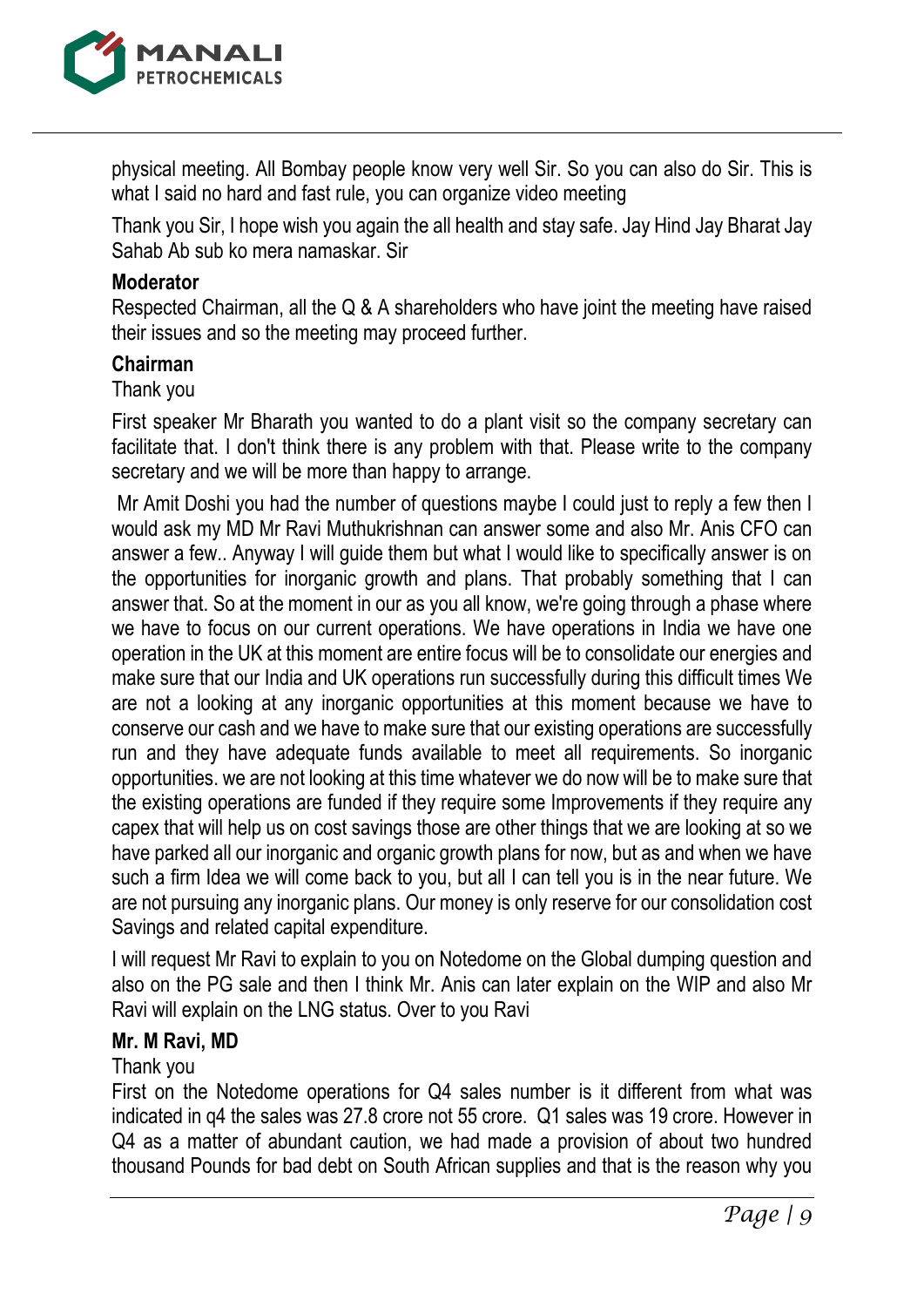

are seeing a lower number reported on the bottom line in Notedome operations. In terms of Notedome entry into India we have about 10 products that have been introduced into Indian operation and we have about 3 crore of sale. The plan is to both increase the customer base as well as increase the number of products as we move along in terms of entry into India. That is as far as Notedome goes. There was also a question on the Notedome capacity. Notedome is actually being a system house its capacity cannot be defined because the depending on the product change that happens the capacity can vary quite a bit. So it is very dependent on the number of product being run. Your question ADD, ADD is not a new phenomenon. It is a continuation of the existing ADD from Singapore and as we have been mentioning in the past, as well this ADD that the government has imposed is very small compared to the price of the product. Therefore the MNCs are able to easily pass this on as a discount to the customers and therefore have no impact at all on our sales or our margins. And we are still working with the government on improving this number from our ] perspective as well as trying to get some other ADDs as you mentioned imposed on middle east products. We are quiet hopeful that a very soon we can have some positive news on this.

PG capacity is 22,000 tonnes. We have two Plants of 11,000 each. And the PG prices and Polyol prices vary from time to time and of course during the pandemic because the Propylene Glycol was the only product which was running and there was quiet a strong demand from the pharma and Food grade segments. We were able to run that facility and therefore we saw some strength in the prices but that is not to say that this will be sustained at the same level throughout. So we have to watch in see post pandemic how the relative prices change and then take a decision on the capacity. As far as LNG supply goes you are right that in the Plant 1 the liquefied natural gas connection has come in. However both furnace oil which we were using before and LNG are priced according to crude oil prices therefore, there is not a significant savings in terms of LNG versus furnace oil, but there is a significant impact on the environment which is a which is a positive. Now I will ask Anis to answer the question on the work in progress.

## **Mr. Anis Haideri, CFO**

Thank you Ravi

Question there is approximately about 26 crores in CWIP which is find in the balance sheet. These are basically expenditure incurred for the debottlenecking plant projects, LNG conversion, ETP pipeline changes and enhancement and general expense on the DCS upgradation. There is also some expenses on road development that is being planned is find in the CWIP.

# **Chairman**

Ok, finally Mr. Saraf, I am glad you're finding the video conference AGMs quite useful. Yes. It has the brought in a lot of cost saving. I should say and we will go with whatever the regulator's decide, should be the practice for the next year, be it physical Be it video